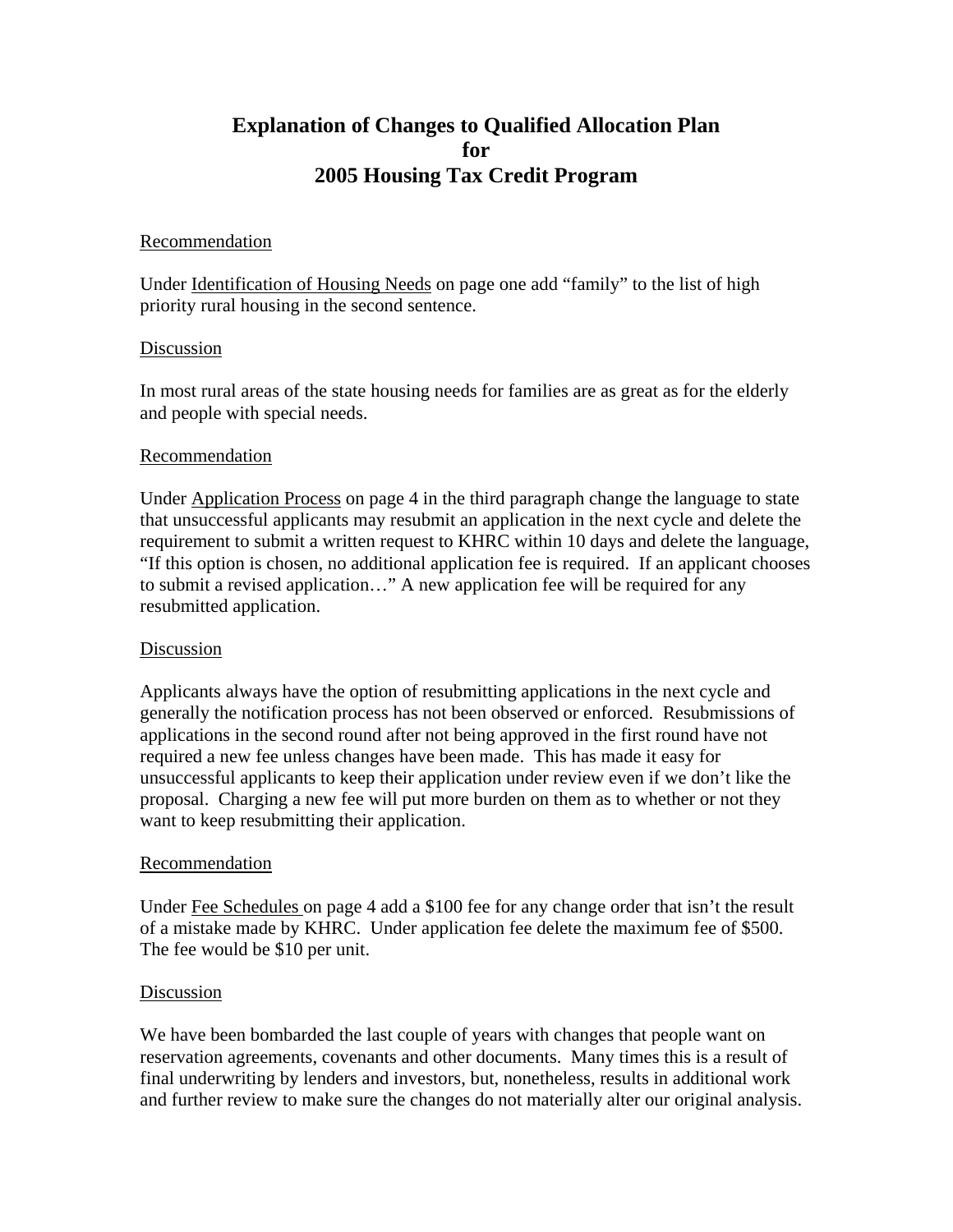Several states have similar fees. Removing the \$500 limit to the application fee would raise additional revenue for applications that exceed 50 units.

# **Recommendation**

Under Fee Guidelines on page 5 lower the consulting fees for nonprofit applicants from 4% to 3% for 25-49 units and from 6% to 4% for 1-24 units.

# Discussion

We have seen the maximum consultant fees charged for very inadequate applications. There frequently appears to be no relationship between the fees being charged for consultants and the quality of applications.

# Recommendation

In the energy efficiency section on page 7 change the number of units that need to be rated from at least five with different floor plans and orientations for complexes up to 50 units and 5% or a maximum of ten units in complexes over 50 units to "up to five and up to 5%". This would apply to plan review and rating of completed construction.

## Discussion

The change allows for more flexibility on very small developments and developments with the same floor plan and little variance on the orientation.

#### Recommendation

In the Selection Criteria under Housing Needs Characteristics No. 4 on page 12 add "or building." Also increase the points from 10 to 20 points. Decrease points from 15 to 5 for No 2.

# Discussion

Currently reusable buildings that have not been previously used as housing do not receive these points. Providing more incentive to reuse these type of buildings might increase rehabilitation of old buildings. Decreasing points for the homeless unit is warranted as we have about 100 of these units in tax credit properties around the state. The total number of points for this category remains the same.

#### Recommendation

In the Selection Criteria under Development Characteristics No. 1 on page 12 add "Points will be deducted on sliding scale beginning with 6% of total costs."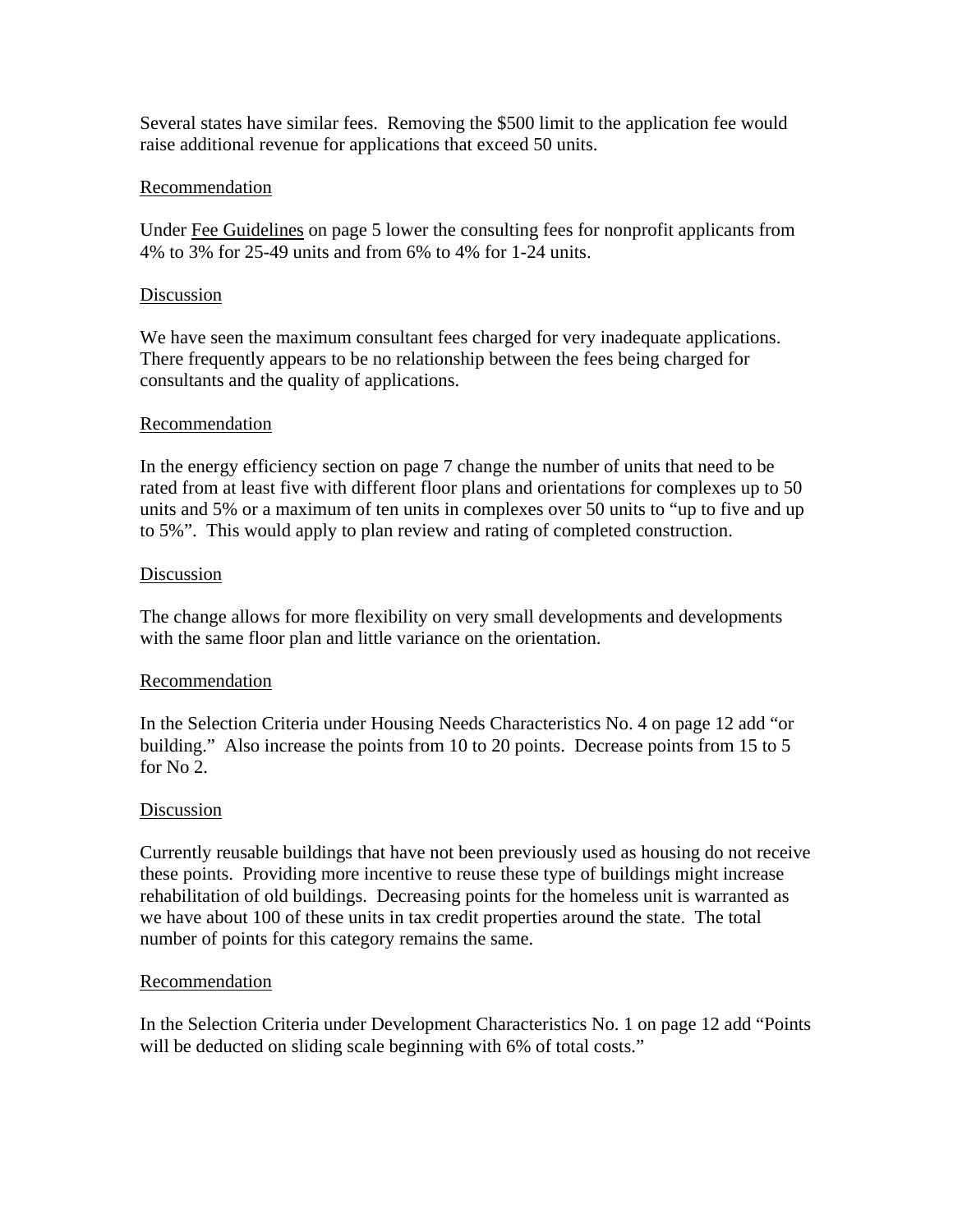# Discussion

Intermediary costs have grown significantly over the years. It appears that there is no restraint when fees are charged for architects, attorneys, engineers, and other services provided for fees. This change will reward those who attempt to keep intermediary costs under control. The statute creating the program is very specific about the desire to reward projects that have the lowest intermediary fees. Proposals with the lowest intermediaries are not always synonymous with good projects, but this change should be an encouragement for applicants to keep these costs reasonable.

# Recommendation

In the Selection Criteria under Development Characteristics No. 2 on page 13 rearrange the specific amenities point level by moving, common laundry room, carport, and security fencing from level one to level two. Move playground/tot lot, washer/dryer in unit and safe room to level three. Move organized recreational activities to level one. Add security landscaping and bike rack to level one. Add basketball court to level two. Delete detached garage from level two. Refer to attached garages as garages in level three.

## Discussion

These changes will more closely align the amenities and the cost of providing them with the number of points they receive, while adding additional items that are frequently provided in applications.

# Recommendation

In the Selection Criteria under Development Characteristics No. 3 on page 13 add "or related party" to the end of the criteria.

#### Discussion

This will give points to applications where a deed has been filed in the name of a person or entity that is closely aligned with the project but not necessarily a general partner and recognize that this factor will aid the readiness to proceed.

#### Recommendation

In the Selection Criteria under Development Characteristics No. 5 on page 14 delete "existing" from the criteria.